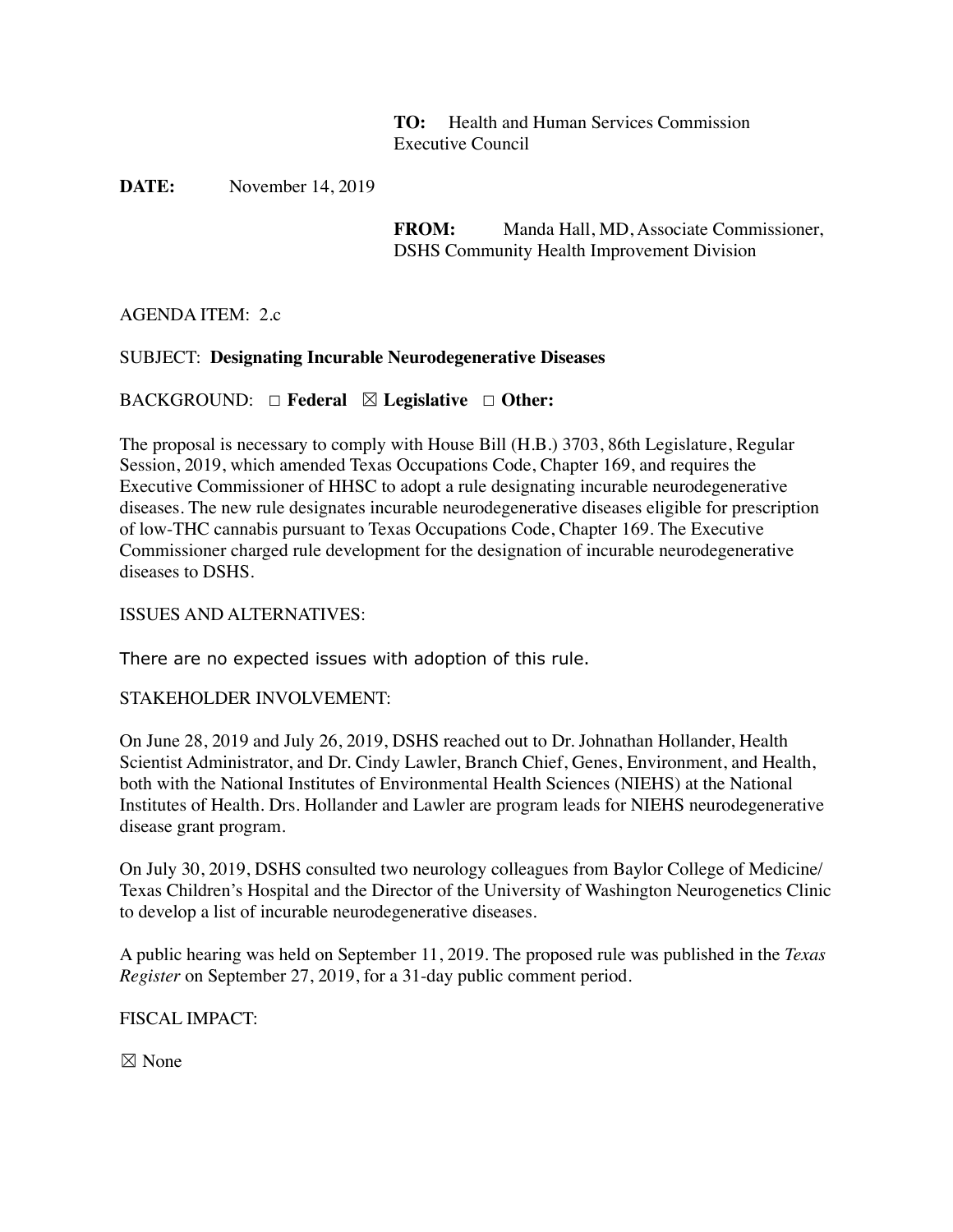#### SERVICES IMPACT STATEMENT:

The public benefit anticipated through this rule is the implementation of H.B. 3703, which is intended to allow patients with an incurable neurodegenerative disease to have access to more treatment options.

#### RULE DEVELOPMENT SCHEDULE:

| September 27, 2019 Publish proposed rule in Texas Register |
|------------------------------------------------------------|
| November 14, 2019 Present to HHSC Executive Council        |
| Publish adopted rule in Texas Register                     |
| Effective date                                             |
|                                                            |

# TITLE 25 HEALTH SERVICES PART 1 DEPARTMENT OF STATE HEALTH SERVICES CHAPTER 1 MISCELLANEOUS PROVISIONS SUBCHAPTER D DESIGNATING INCURABLE NEURODEGENERATIVE DISEASES

### PROPOSED PREAMBLE

The Executive Commissioner of the Texas Health and Human Services Commission (HHSC), on behalf of the Department of State Health Services (DSHS), proposes new §1.61, concerning designating incurable neurodegenerative diseases*.*

### BACKGROUND AND PURPOSE

The proposal is necessary to comply with House Bill (H.B.) 3703, 86th Legislature, Regular Session, 2019, which amended Texas Occupations Code, Chapter 169, and requires the Executive Commissioner of HHSC to adopt a rule designating incurable neurodegenerative diseases. The new rule designates incurable neurodegenerative diseases eligible for prescription of low-THC cannabis pursuant to Texas Occupations Code, Chapter 169. The Executive Commissioner charged rule development for the designation of incurable neurodegenerative diseases to DSHS.

#### SECTION-BY-SECTION SUMMARY

The new rule includes a definition for an incurable neurodegenerative disease.

The new rule includes a list of incurable neurodegenerative diseases eligible for prescription of low-THC cannabis pursuant to Texas Occupations Code, Chapter 169.

The new rule provides a method to expand the list to include other incurable neurodegenerative diseases.

### FISCAL NOTE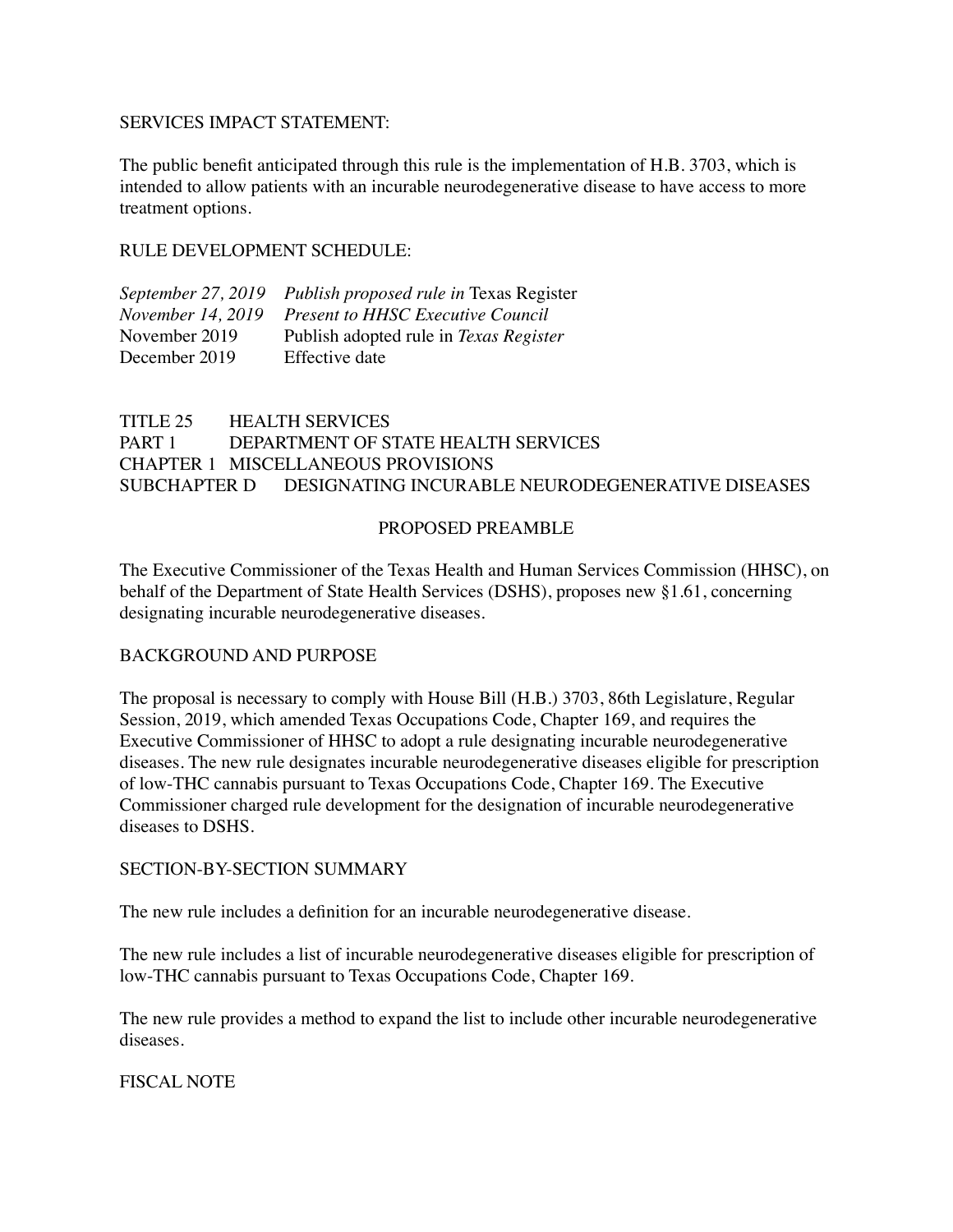Donna Sheppard*,* DSHS Chief Financial Officer*,* has determined that for each year of the first five years that the rule will be in effect, enforcing or administering the rule does not have foreseeable implications relating to costs or revenues of state or local governments.

## GOVERNMENT GROWTH IMPACT STATEMENT

DSHS has determined that during the first five years that the rule will be in effect:

(1) the proposed rule will not create or eliminate a government program;

(2) implementation of the proposed rule will not affect the number of DSHS employee positions;

(3) implementation of the proposed rule will result in no assumed change in future legislative appropriations;

- (4) the proposed rule will not affect fees paid to DSHS;
- (5) the proposed rule will create a new rule;
- (6) the proposed rule will not expand, limit, or repeal an existing rule; and

(7) the proposed rule will not change the number of individuals subject to the rule.

DSHS has insufficient information to determine the proposed rule's effect on the state's economy.

### SMALL BUSINESS, MICRO-BUSINESS, AND RURAL COMMUNITY IMPACT ANALYSIS

Donna Sheppard has also determined that there will be no adverse economic effect on small businesses, micro-businesses, or rural communities, as the rule does not apply to small or microbusinesses, or rural communities*.* The rule does not impose any additional costs to small businesses, microbusinesses, or rural communities.

### LOCAL EMPLOYMENT IMPACT

The proposed rule will not affect a local economy.

# COSTS TO REGULATED PERSONS

Texas Government Code, §2001.0045 does not apply to this rule because the rule is necessary to implement H.B. 3703 that does not state that §2001.0045 applies to the rule.

### PUBLIC BENEFIT AND COSTS

Dr. Manda Hall, Associate Commissioner of DSHS Community Health Improvement Division, has determined that for each year of the first five years the rule is in effect, the public benefit anticipated through this rule is the implementation of H.B. 3703, which designates incurable neurodegenerative diseases eligible for prescription of low-THC cannabis pursuant to Texas Occupations Code, Chapter 169.

Donna Sheppard has also determined that for the first five years the rule is in effect, there are no anticipated economic costs to persons who are required to comply with the proposed rule because the rule does not require any additional conduct for compliance.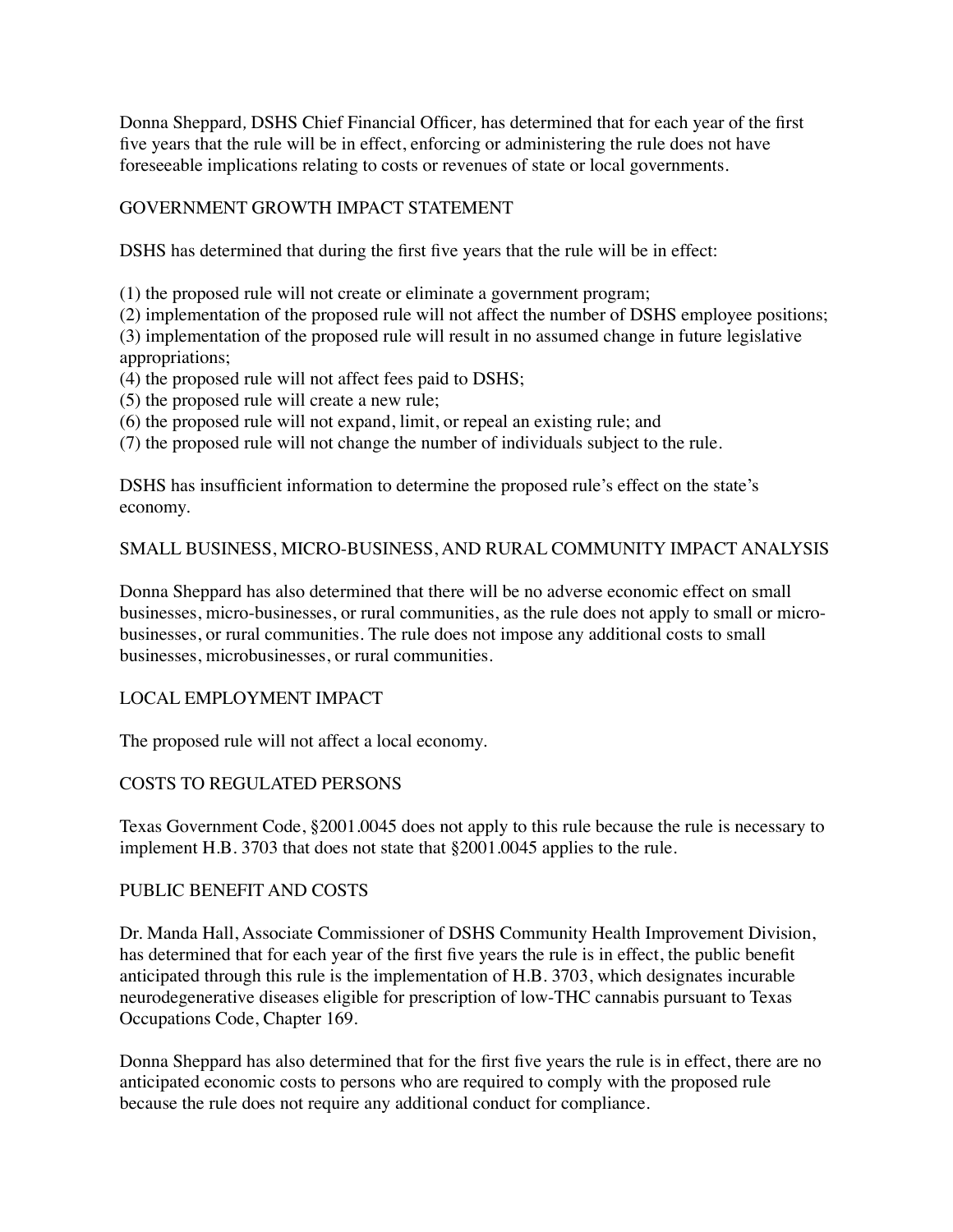### TAKINGS IMPACT ASSESSMENT

DSHS has determined that the proposal does not restrict or limit an owner's right to his or her property that would otherwise exist in the absence of government action and, therefore, does not constitute a taking under Texas Government Code, §2007.043.

# PUBLIC COMMENT

Questions about the content of this proposal may be directed to Raiza Ruiz at (512) 776-3829 or at HPCDPS@dshs.texas.gov in the DSHS Heath Promotion and Chronic Disease Prevention Section.

Written comments on the proposal may be submitted to Rules Coordination Office, P.O. Box 13247, Mail Code 4102, Austin, Texas 78711-3247, or street address 4900 North Lamar Boulevard, Austin, Texas 78751; or emailed to HHSRulesCoordinationOffice@hhsc.state.tx.us.

To be considered, comments must be submitted no later than 31 days after the date of this issue of the *Texas Register*. Comments must be: (1) postmarked or shipped before the last day of the comment period; (2) handdelivered before 5:00 p.m. on the last working day of the comment period; or (3) emailed before midnight on the last day of the comment period. When emailing comments, please indicate "Comments on Proposed Rule 19R060" in the subject line.

# STATUTORY AUTHORITY

The new section is authorized by Texas Government Code, §531.0055, which provides that the Executive Commissioner of HHSC shall adopt rules for the operation and provision of services by the health and human services agencies; and H.B. 3703, which requires the Executive Commissioner of HHSC, in consultation with the National Institutes of Health, to adopt a rule designating incurable neurodegenerative diseases eligible for prescription of low-THC cannabis pursuant to Texas Occupations Code, Chapter 169.

The new section implements Texas Occupations Code, Chapter 169.

This agency hereby certifies that this proposal has been reviewed by legal counsel and found to be a valid exercise of the agency's legal authority.

### TITLE 25 HEALTH SERVICES PART 1 DEPARTMENT OF STATE HEALTH SERVICES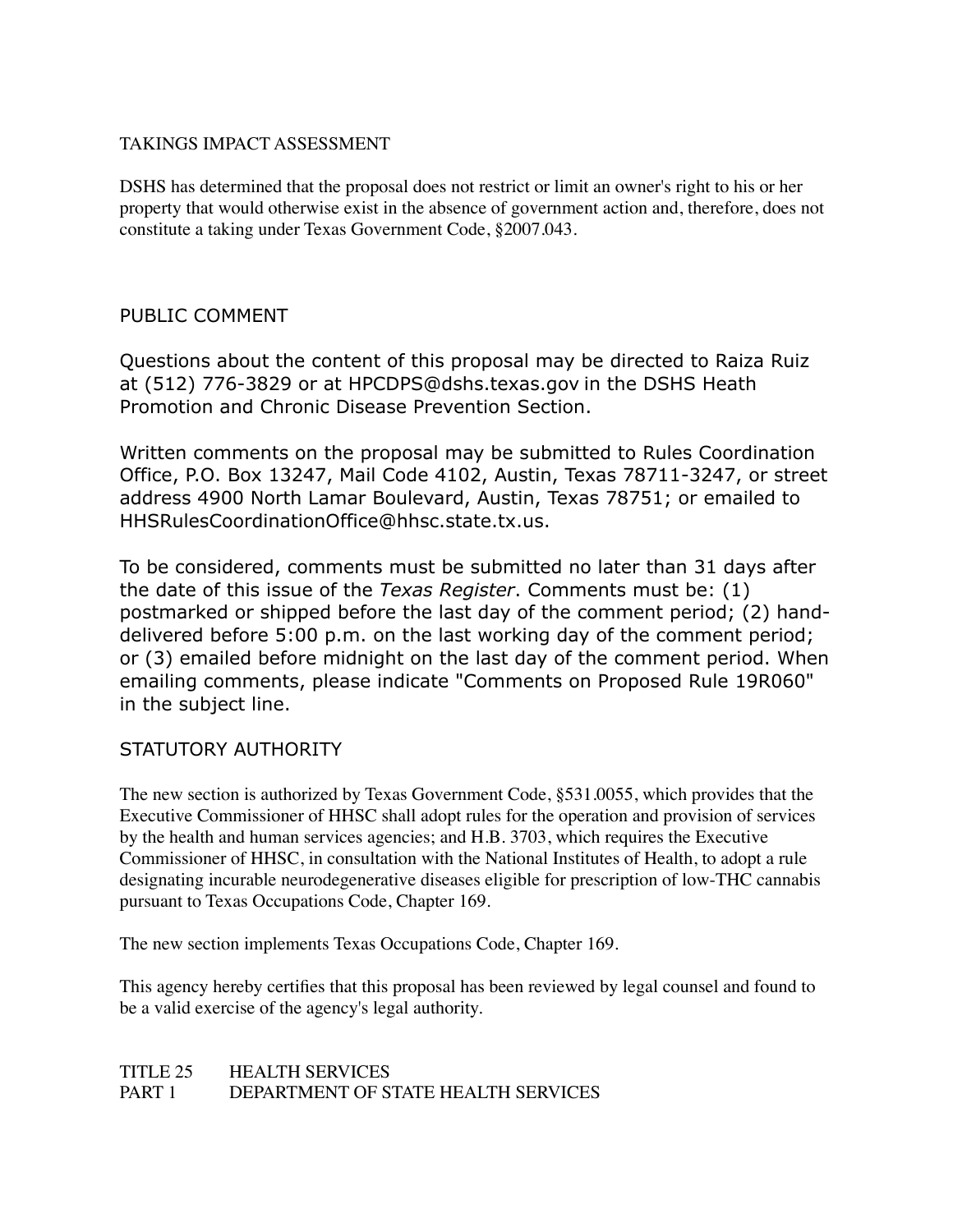# CHAPTER 1 MISCELLANEOUS PROVISIONS SUBCHAPTER D DESIGNATING INCURABLE NEURODEGENERATIVE DISEASES

## **§1.61. Incurable Neurodegenerative Diseases.**

(a) An incurable neurodegenerative disease is a condition, injury, or illness:

(1) that occurs when nerve cells in the brain or peripheral nervous system lose function over time; and

(2) for which there is no known cure.

(b) A qualifying physician under Texas Occupations Code, Chapter 169, may prescribe low-THC cannabis to a patient with a documented diagnosis of one or more of the following incurable neurodegenerative diseases:

(1) Incurable Neurodegenerative Diseases with Adult Onset:

(A) Motor Neuron Disease:

(i) Amyotrophic lateral sclerosis;

(ii) Spinal-bulbar muscular atrophy; and

(iii) Spinal Muscular Atrophy.

(B) Muscular Dystrophies:

(i) Duchenne Muscular Dystrophy;

(ii) Central Core; and

(iii) Facioscapulohumeral Muscular Dystrophy.

(C) Freidrich's Ataxia.

(D) Vascular dementia.

(E) Charcot Marie Tooth and related hereditary neuropathies.

(F) Spinocerebellar ataxia.

(G) Familial Spastic Paraplegia.

(H) Progressive dystonias DYT genes 1 through 20.

(I) Progressive Choreas: Huntington's Disease.

(J) Amyloidoses:

(i) Alzheimer's Disease;

(ii) Prion Diseases: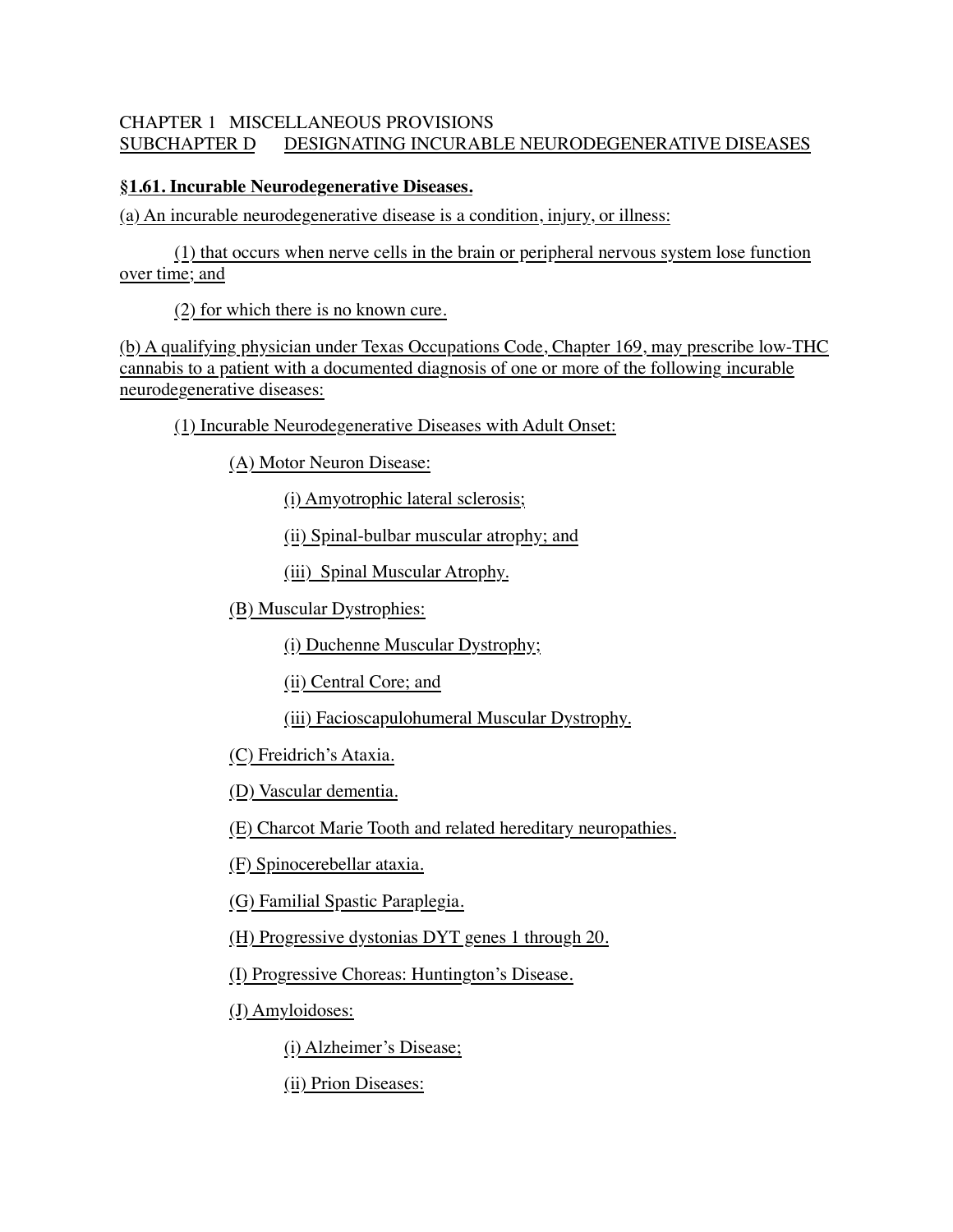(I) Creutzfeldt-Jakob Disease;

(II) Gerstmann-Strausller-Scheinker Disease;

(III) Familial or Sporadic Fatal Insomnia; and

(IV) Kuru.

(K) Tauopathies.

(i) Chronic Traumatic Encephalopathy:

(ii) Pick Disease;

(iii) Globular Glial Tauopathy;

(iv) Corticobasal Degeneration;

(v) Progressive Supranuclear Palsy;

(vi) Argyrophilic Grain Disease;

(vii) Neurofibrillary Tangle dementia, also known as Primary Age-related

Tauopathy; and

(viii) Frontotemporal dementia and parkinsonism linked to chromosome 17 caused by mutations in MAPT gene.

(L) Synucleinopathies:

(i) Lewy Body Disorders:

(I) Dementia with Lewy Bodies; and

(II) Parkinson's Disease; and

(ii) Multiple System Atrophy.

(M) Transactive response DNA-binding protein-43 (TDP-43) Proteinopathies:

(i) Frontotemporal Lobar Degeneration;

(ii) Primary Lateral Sclerosis; and

(iii) Progressive Muscular Atrophy.

(2) Incurable Neurodegenerative Diseases with Pediatric Onset:

(A) Mitochondrial Conditions:

(i) Kearn Sayers Syndrome;

(ii) Mitochondrial Encephalopathy Ragged Red Fiber;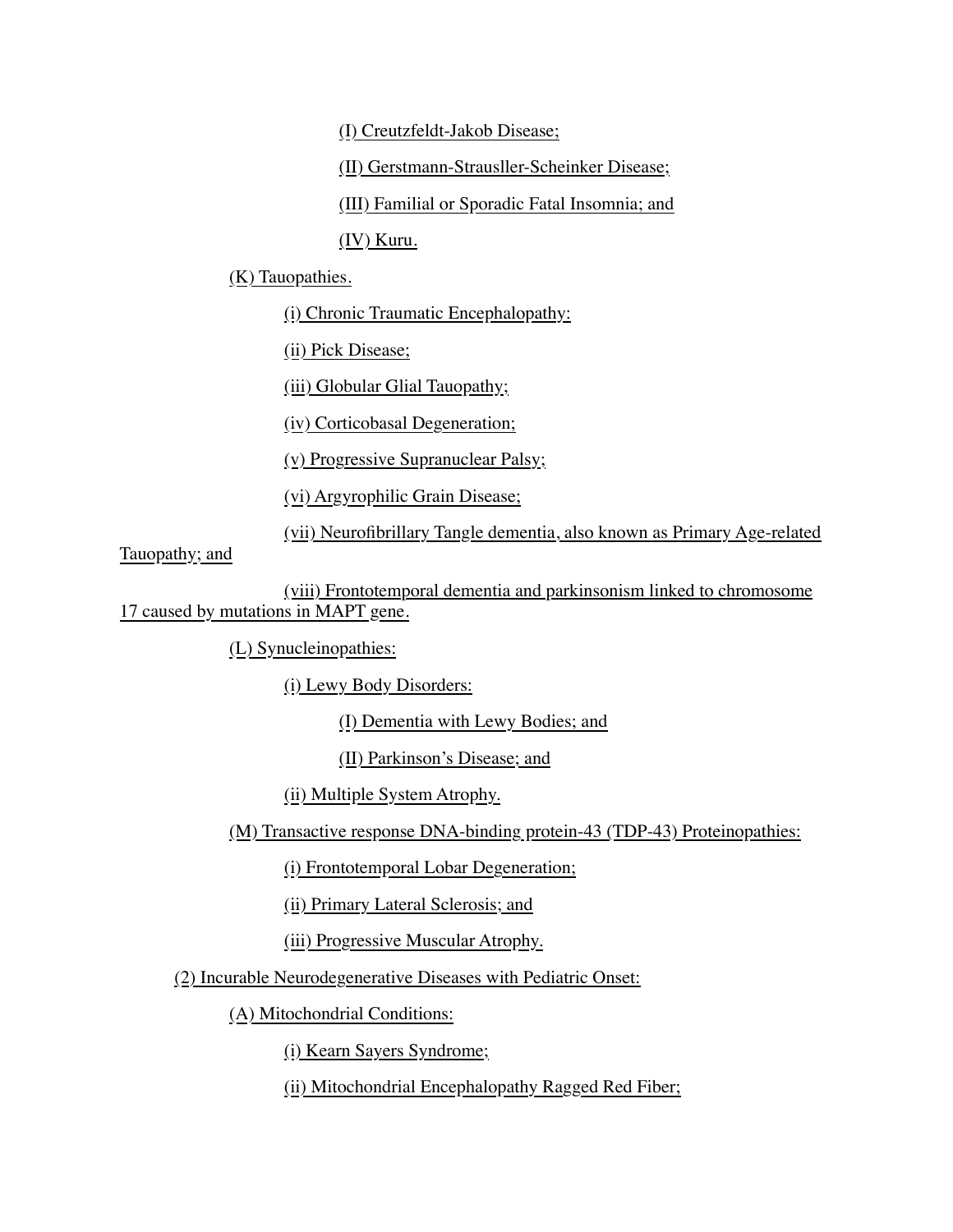(iii) Mitochondrial Encephalopathy Lactic Acidosis Stroke; (iv) Neuropathy, Ataxia, and Retinitis Pigmentosa; (v) Mitochondrial neurogastrointestinal encephalopathy; (vi) Polymerase G Related Disorders: (I) Alpers-Huttenlodcher syndrome; (II) Childhood Myocerebrohepatopathy spectrum; (III) Myoclonic epilepsy myopathy sensory ataxia; and (IV) Ataxia neuropathy spectrum; (vii) Subacute necrotizing encephalopathy, also known as Leigh syndrome; (viii) Respiratory chain disorders complex 1 through 4 defects: Co Q biosynthesis defects; (ix) Thymidine Kinase; (x) Mitochondrial Depletion syndromes types 1 through 14: (I) Deoxyguanisine kinase deficiency; (II) SUCLG1-related mitochondrial DNA depletion syndrome, encephalmyopathic form with methylmalonic aciduria; and (III) RRM2B-related mitochondrial disease. (B) Creatine Disorders: (i) Guanidinoacetate methytransferase deficiency; (ii) L-Arginine/glycine amidinotransferase deficiency; and (iii) Creatine Transporter Defect, also known as SLC 6A8. (C) Neurotransmitter defects: (i) Segawa Diease, also known as Dopamine Responsive Dystonia; (ii) Guanosine triphosphate cyclohydrolase deficiency; (iii) Aromatic L-amino acid decarboxylase deficiency; (iv) Monoamine oxidase deficiency;

(v) Biopterin Defects: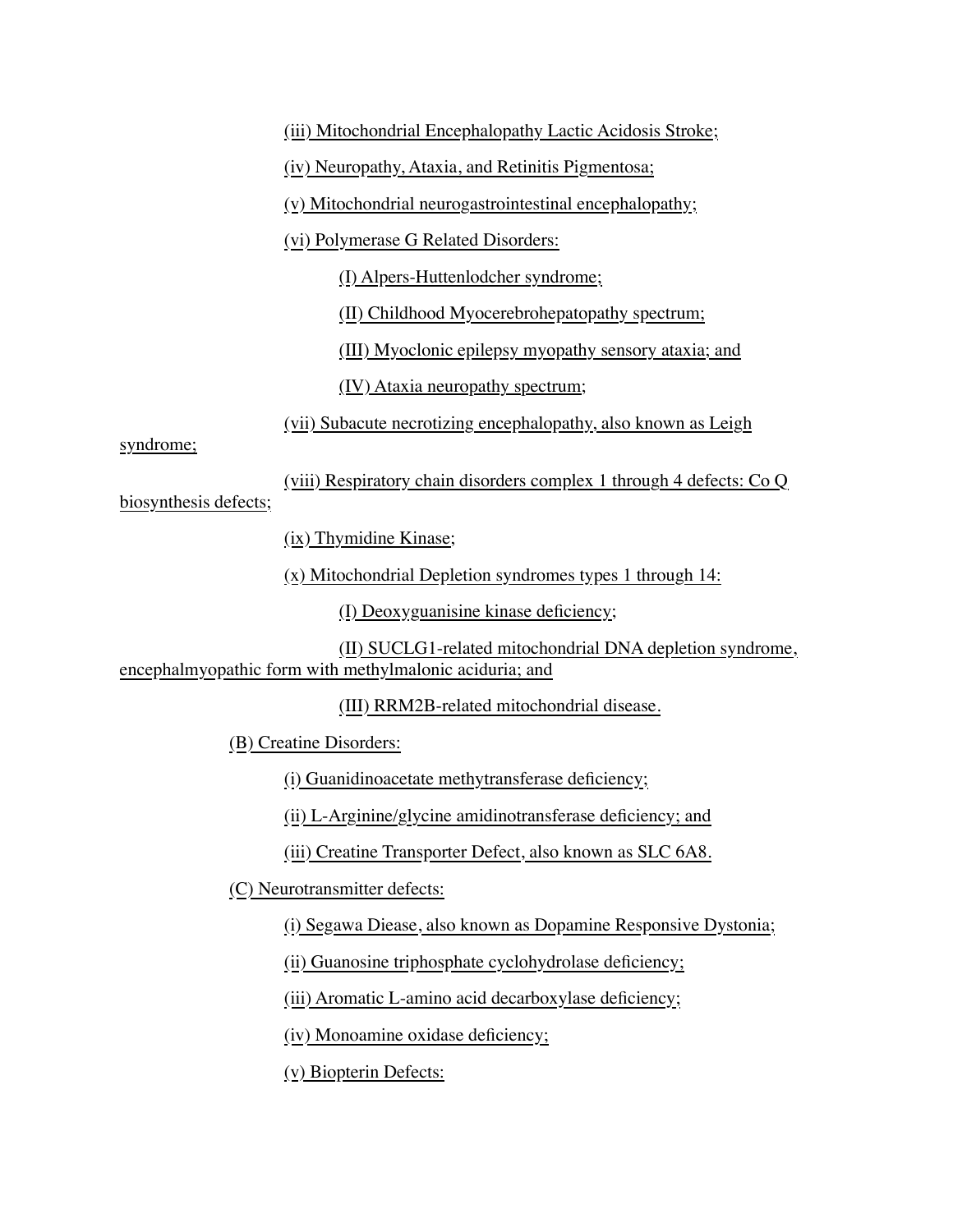|                                 | (I) Pyruvoyl-tetahydropterin synthase;                           |  |
|---------------------------------|------------------------------------------------------------------|--|
|                                 | (I) Sepiapterin reductase;                                       |  |
|                                 | (III) Dihydropteridine reductase; and                            |  |
|                                 | (IV) Pterin-4-carbinolamine dehydratase.                         |  |
|                                 | (D) Congenital Disorders of Glycosylation.                       |  |
| (E) Lysosomal Storage Diseases: |                                                                  |  |
|                                 | (i) Mucopolysaccaridosis:                                        |  |
| or Scheie Syndrome;             | (I) Mucopolysaccharidosis Type I, also known as Hurler Syndrome  |  |
| Syndrome;                       | (II) Mucopolysaccharidosis Type II, also known as Hunter         |  |
| and $B$ ; and                   | (III) Mucopolysaccharidosis Type III, also known as Sanfilippo A |  |
| Lamy; and                       | (IV) Mucopolysaccharidosis Type IV, also known as Maroteaux-     |  |
|                                 | (V) Mucopolysaccharidosis Type VII, also known as Sly.           |  |
|                                 | (ii) Oligosaccharidoses:                                         |  |
|                                 | (I) Mannosidosis;                                                |  |
|                                 | $(\underline{II})$ Alpha-fucosidosis;                            |  |
|                                 | (III) Galactosialidosis;                                         |  |
|                                 | (IV) Asparylglucosaminuria;                                      |  |
|                                 | (V) Schindler; and                                               |  |
|                                 | (VI) Sialidosis;                                                 |  |
|                                 | (iii) Mucolipidoses:                                             |  |
| and                             | (I) Mucolipidoses Type II, also known as Inclusion Cell disease; |  |
| polydystrophy;                  | (II) Mucolipidoses Type III, also known as pseudo-Hurler         |  |
|                                 | (iv) Sphingolipidoses:                                           |  |

(I) Gaucher Type 2 and Type 3;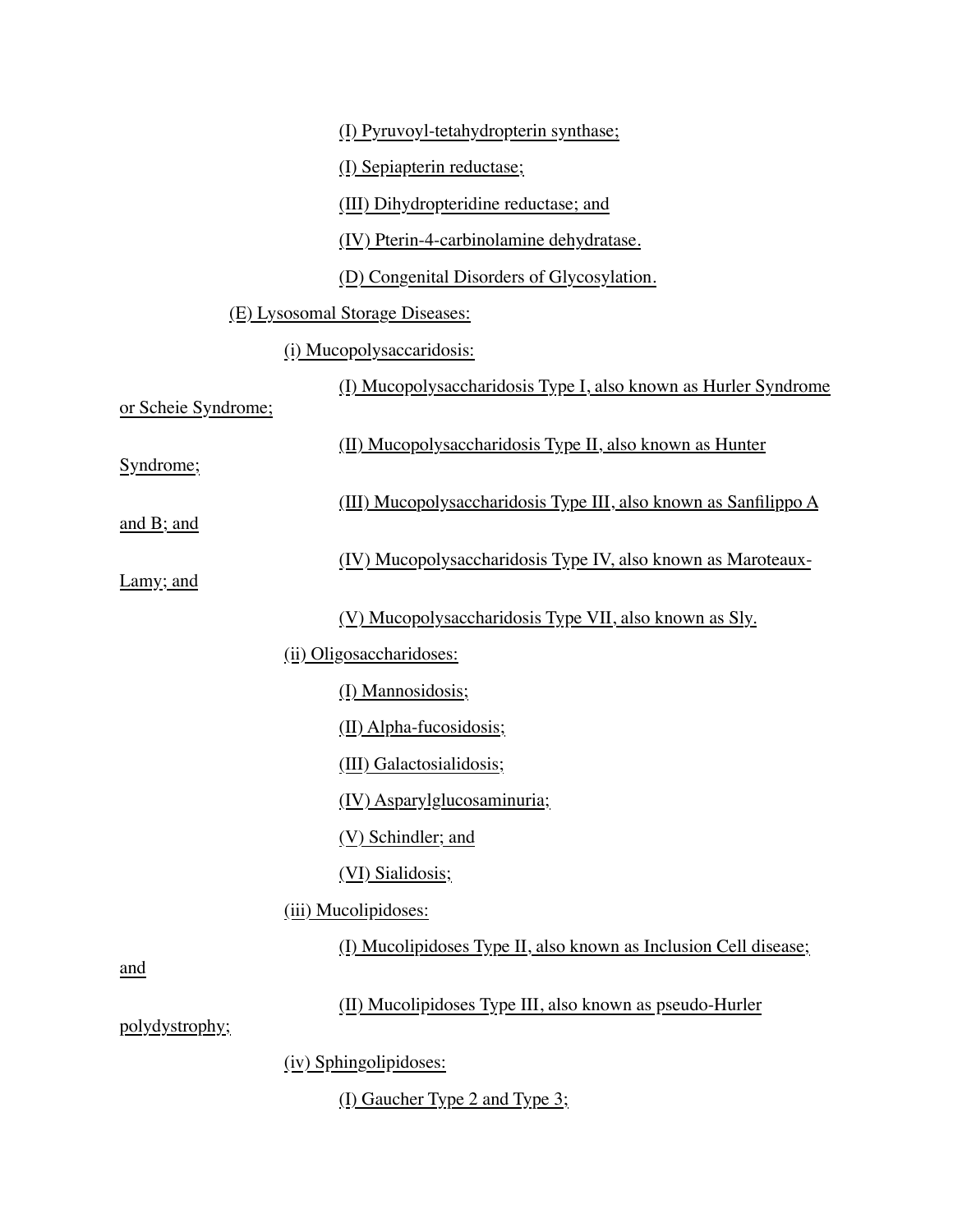(II) Neimann Pick Type A and B;

(III) Neimann Pick Type C;

(IV) Krabbe;

(V) GM1 gangliosidosis;

(VI) GM2 gangliosidosis also known as Tay-sachs and Sandhoff

Disease;

(VII) Metachromatic leukodystrophy;

(VIII) Neuronal ceroid lipofuscinosis types 1-10 including Batten

Disease; and

(IX) Farber Disease; and

(v) Glycogen Storage-Lysosomal: Pompe Disease.

(F) Peroxisomal Disorders:

(i) X-linked adrenoleukodystrophy;

(ii) Peroxisomal biosynthesis defects:

(I) Zellweger syndrome:

(II) Neonatal Adrenoleukodystrophy; and

(iii) D Bidirectional enzyme deficiency.

(G) Leukodystrophy:

(i) Canavan disease;

(ii) Pelizaeus-Merzbacher disease;

(iii) Alexander disease;

(iv) Multiple Sulfatase deficiency;

(v) Polyol disorders;

(vi) Glycine encephalopathy, also known as non-ketotic hyperglycinemia;

(vii) Maple Syrup Urine Disease;

(viii) Homocysteine re-methylation defects;

(ix) Methylenetetrahydrofolate reductase deficiency severe variant;

(x) L-2-hydroxyglutaric aciduria;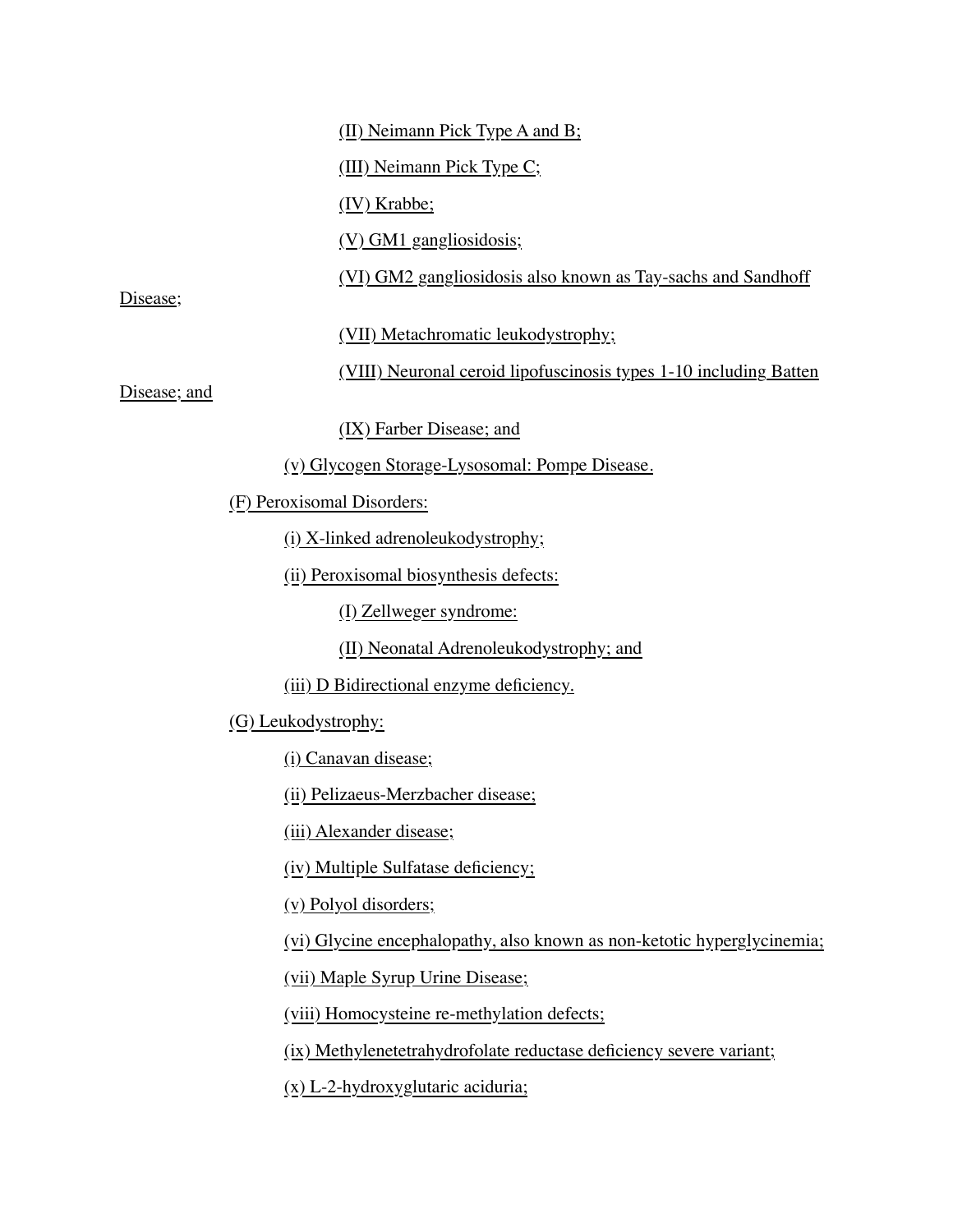(xi) Glutaric acidemia type 1;

(xii) 3-hydroxy-3-methylglutaryl-CoA lyase deficiency;

(xiii) Galactosemia;

(xiv) Manosidosis alpha and beta;

(xv) Salidosis;

(xvi) Peripheral neuropathy types 1 through 4;

(xvii) Pyruvate Dehydrogenase Deficiency;

(xviii) Pyruvate Carboxylase Deficiency;

(xix) Refsum Disease; and

(xx) Cerebral Autosomal Dominant Arteriopathy with Sub-cortical Infarcts and Leukoencephalopathy.

(H) Fatty Acid Oxidation:

(i) Trifunctional protein deficiency; and

(ii) Long-chain L-3 hydroxyacyl-CoA dehydrogenase deficiency.

(I) Metal Metabolism:

(i) Wilson Disease;

(ii) Pantothenate Kinase Associated Neurodegeneration; and

(iii) Neurodegeneration with brain iron accumulation.

(J) Purine and Pyrimidine Defects:

(i) Adenylosuccinate synthase Deficiency;

(ii) 5-aminoimidazole-4-carboxamide ribonucleotide transformylase

deficiency;

(iii) Hypoxanthine-guanine phosophoribosyltransferase Deficiency also known as Lesch-Nyhan disease;

(iv) Dihydropyrimidine dehydrogenase Deficiency; and

(v) Dihydropirimidinase Deficiency.

(c) A treating physician of a patient suffering from an incurable neurodegenerative disease not listed in subsection (b) of this section may submit a request to the department to have a disease added.